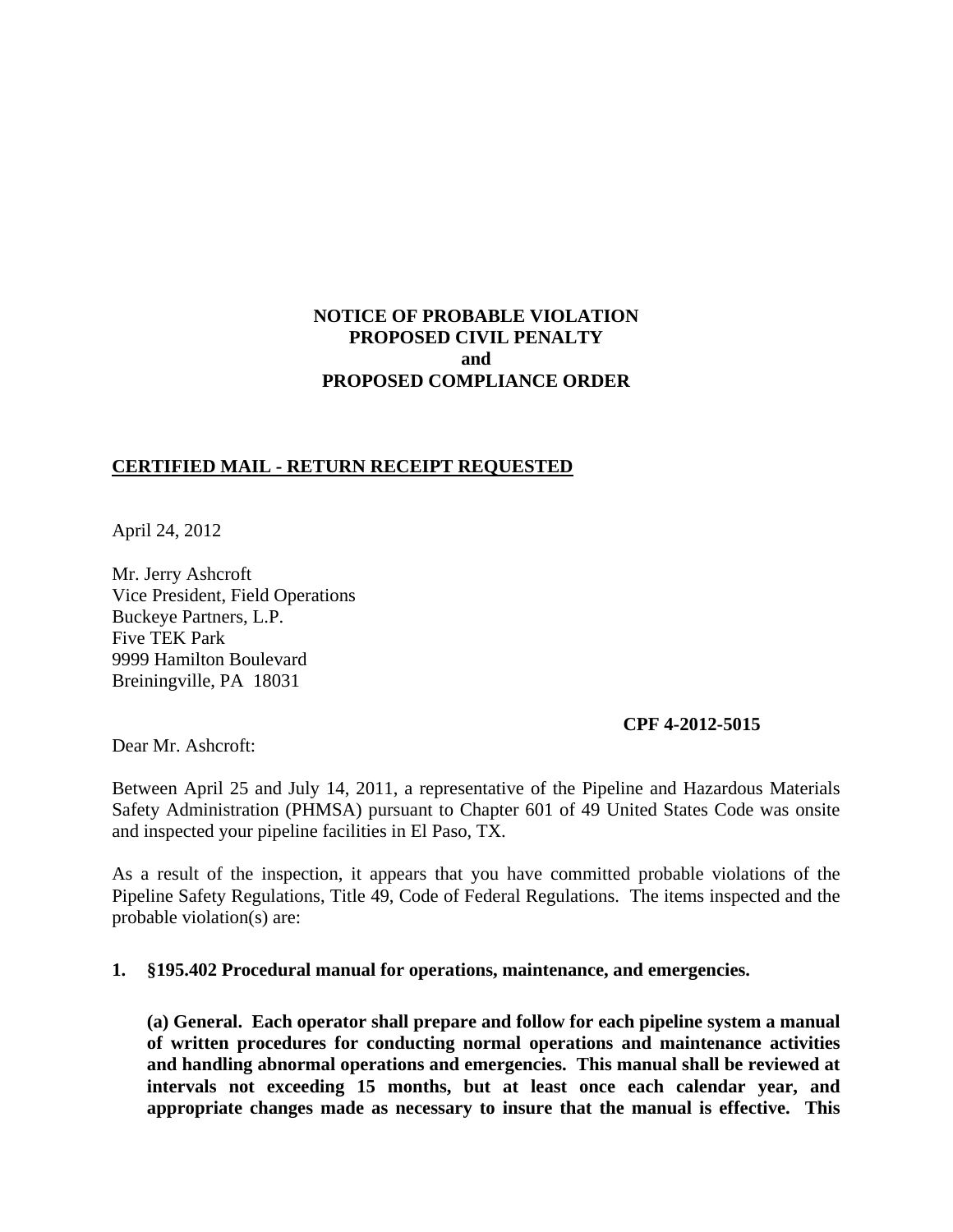**manual shall be prepared before initial operations of a pipeline commence, and appropriate parts shall be kept at locations where operations and maintenance activities are conducted.**

(c) Maintenance and normal operations. The manual required by paragraph (a) of this section must include procedures for the following to provide safety during maintenance and normal operations:

(5) Analyzing pipeline accidents to determine their causes.

Buckeye did not follow their procedures to conduct an analysis of the pipeline accident that was discovered in January 2011 on Tank 1001 to determine the cause of the accident.

In January 2011, Buckeye's personnel noticed a small stain at the bottom of Tank 1001. After investigating the source of the stain, it was determined to be product leaking out of Tank 1001. The tank had to be placed out of service to conduct testing in order to find the source of the leak. On January 26, 2011 and February 10, 2011, a Helium Leak Test and Magnetic Particle Inspection (MT) were conducted to find the source of the leak on the bottom of Tank 1001. The leak was a small pinhole leak that was very difficult to find. The MT performed found a crack like feature at the shell/bottom weld. There is no evidence or documents of an analysis being performed to find the root cause of the crack like feature.

Buckeye's procedures, '2. Internal Release Investigation Procedures' and '2.2 Medium Level' require that all DOT written reportable product release be investigated for the root cause of the incident. Buckeye did not perform the root cause analysis.

### **2. §195.54 Accident reports.**

**(a) Each operator that experiences an accident that is required to be reported under §195.50 shall as soon as practicable but not later than 30 days after discovery of the accident, prepare and file an accident report on DOT Form 7000-1, or a facsimile.**

Buckeye failed to report a pipeline accident, which met the requirements of **§**195.50(e), which occurred in January 2011 on Tank 1001 within 30 days after discovery of the accident.

In January 2011, Buckeye's personnel noticed a small stain at the bottom of Tank 1001. After investigating the source of the stain, it was determined to be product leaking out of Tank 1001. The tank had to be placed out of service to conduct testing in order to find the source of the leak. On January 26, 2011 and February 10, 2011, a Helium Leak Test and Magnetic Particle Inspection (MT) were conducted to find the source of the leak on the bottom of Tank 1001. The leak was a small pinhole leak that was very difficult to find. The MT performed found a crack like feature at the shell/bottom weld. The cost associated with these activities exceeded the reportable criteria of \$50,000 per **§**195.50.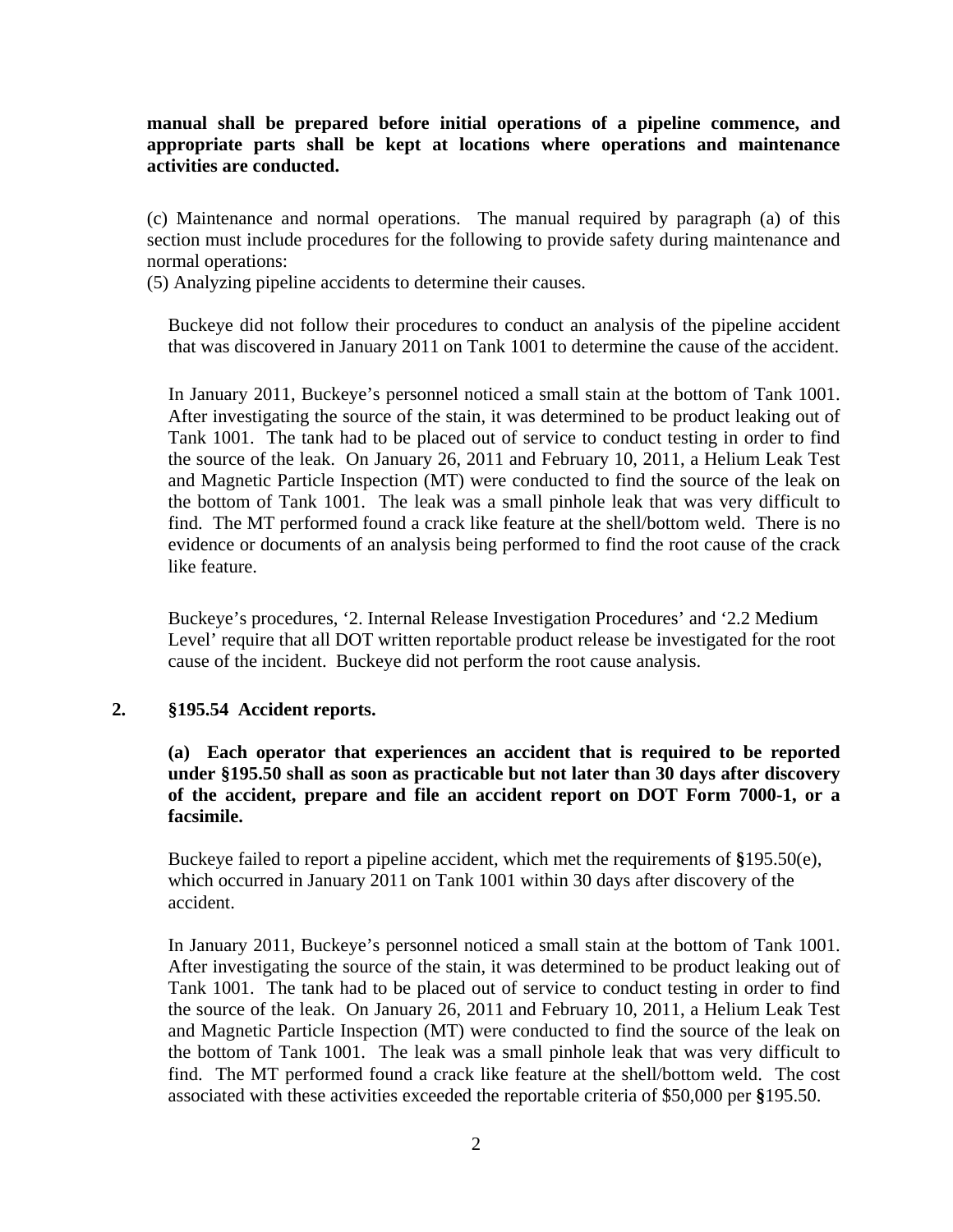Buckeye's procedure, '1. Release Notification Procedure, 1.1.2.2,' states that within 30 days of a DOT reportable release, Buckeye shall file an accident report on DOT Form 7000-1. At the time of the inspection a report had not been filed.

### **3. §195.52 Telephonic notice of certain accidents.**

- **(a) At the earliest practicable moment following discovery of a release of the hazardous liquid or carbon dioxide transported resulting in an event described in §195.50, the operator of the system shall give notice, in accordance with paragraph (b) of this section, of any failure that:**
	- **(3) Caused estimated property damage, including cost of cleanup and recovery, value of lost product, and damage to the property of the operator or others, or both, exceeding \$50,000;**

Buckeye did not give notice at the earliest practicable moment after discovery of a release of hazardous material, which caused estimated property damage, including cost of cleanup and recovery, value of lost product, and damage to the property of the operator or others, or both, exceeding \$50,000.

In January 2011, Buckeye's personnel noticed a small stain at the bottom of Tank 1001. After investigating the source of the stain, it was determined to be product leaking out of Tank 1001. The tank had to be placed out of service to conduct testing in order to find the source of the leak. On January 26, 2011 and February 10, 2011, a Helium Leak Test and Magnetic Particle Inspection (MT) were conducted to find the source of the leak on the bottom of Tank 1001. The leak was a small pinhole leak that was very difficult to find. The MT performed found a crack like feature at the shell/bottom weld. The cost associated with these activities exceeded the reportable criteria of \$50,000 per **§**195.50.

Buckeye's procedure, '1. Release Notification Procedure, 1.1.2.1,' states that at the earliest practicable moment following discovery of a release meeting the criteria, local management shall notify the National Response Center by telephone. At the time of the inspection a report had not been filed.

### Proposed Civil Penalty

Under 49 United States Code, § 60122, you are subject to a civil penalty not to exceed \$100,000 for each violation for each day the violation persists up to a maximum of \$1,000,000 for any related series of violations. The Compliance Officer has reviewed the circumstances and supporting documentation involved in the above probable violation(s) and has recommended that you be preliminarily assessed a civil penalty of \$36,200 as follows: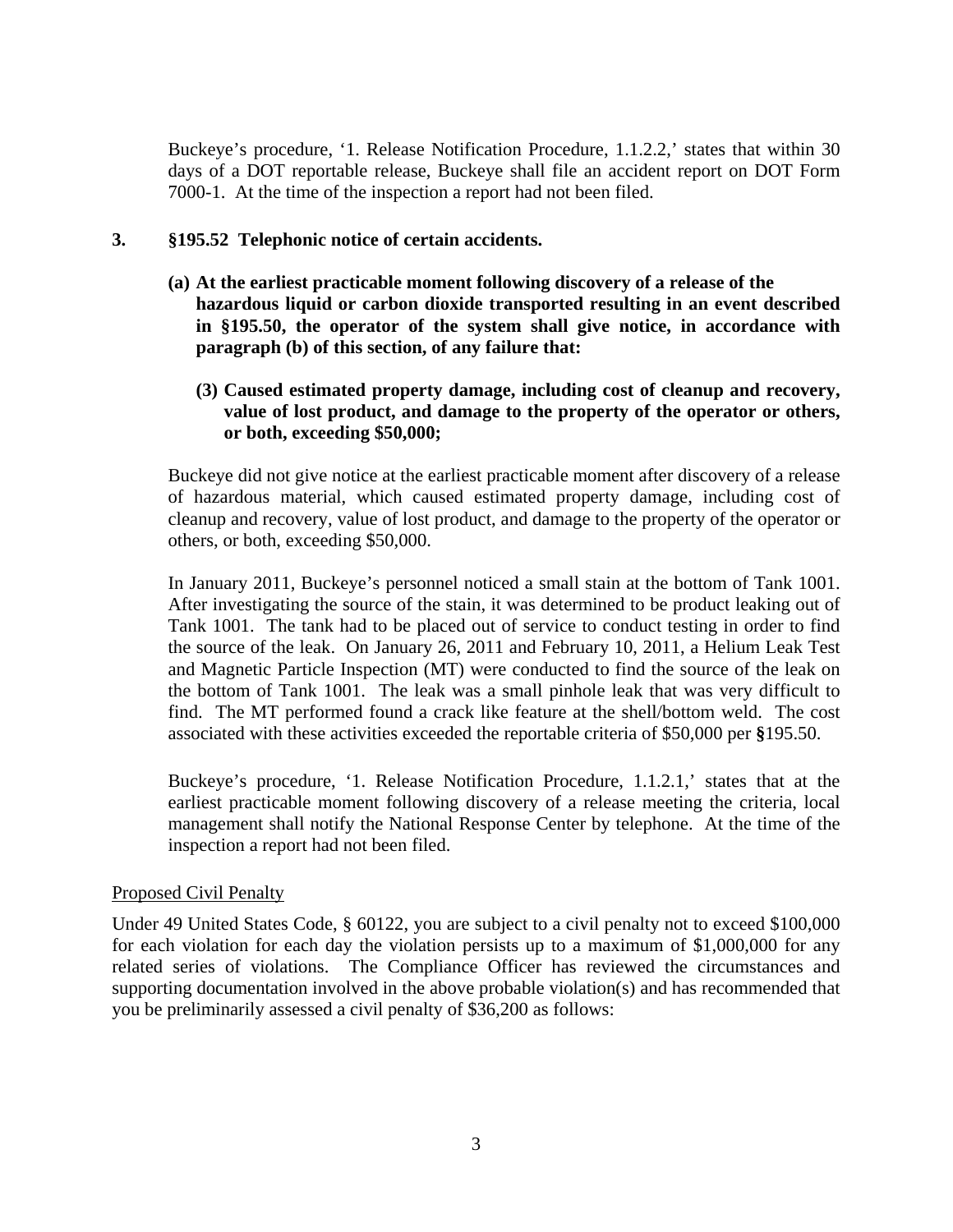| Item number | PENALTY  |
|-------------|----------|
|             | \$20,000 |
|             | \$16,200 |

## Warning Items

With respect to item 3 we have reviewed the circumstances and supporting documents involved in this case and have decided not to conduct additional enforcement action or penalty assessment proceedings at this time. We advise you to promptly correct these item(s). Be advised that failure to do so may result in Buckeye Partners being subject to additional enforcement action.

### Proposed Compliance Order

With respect to items 1 and 2, pursuant to 49 United States Code § 60118, the Pipeline and Hazardous Materials Safety Administration proposes to issue a Compliance Order to Buckeye Partners, LP. Please refer to the *Proposed Compliance Order*, which is enclosed and made a part of this Notice.

### Response to this Notice

Enclosed as part of this Notice is a document entitled *Response Options for Pipeline Operators in Compliance Proceedings*. Please refer to this document and note the response options. Be advised that all material you submit in response to this enforcement action is subject to being made publicly available. If you believe that any portion of your responsive material qualifies for confidential treatment under 5 U.S.C. 552(b), along with the complete original document you must provide a second copy of the document with the portions you believe qualify for confidential treatment redacted and an explanation of why you believe the redacted information qualifies for confidential treatment under 5 U.S.C. 552(b). If you do not respond within 30 days of receipt of this Notice, this constitutes a waiver of your right to contest the allegations in this Notice and authorizes the Associate Administrator for Pipeline Safety to find facts as alleged in this Notice without further notice to you and to issue a Final Order.

In your correspondence on this matter, please refer to **CPF 4-2012-5015** and for each document you submit, please provide a copy in electronic format whenever possible.

Sincerely,

R. M. Seeley Director, Southwest Region Pipeline and Hazardous Materials Safety Administration

Enclosure: *Proposed Compliance Order Response Options for Pipeline Operators in Compliance Proceedings*